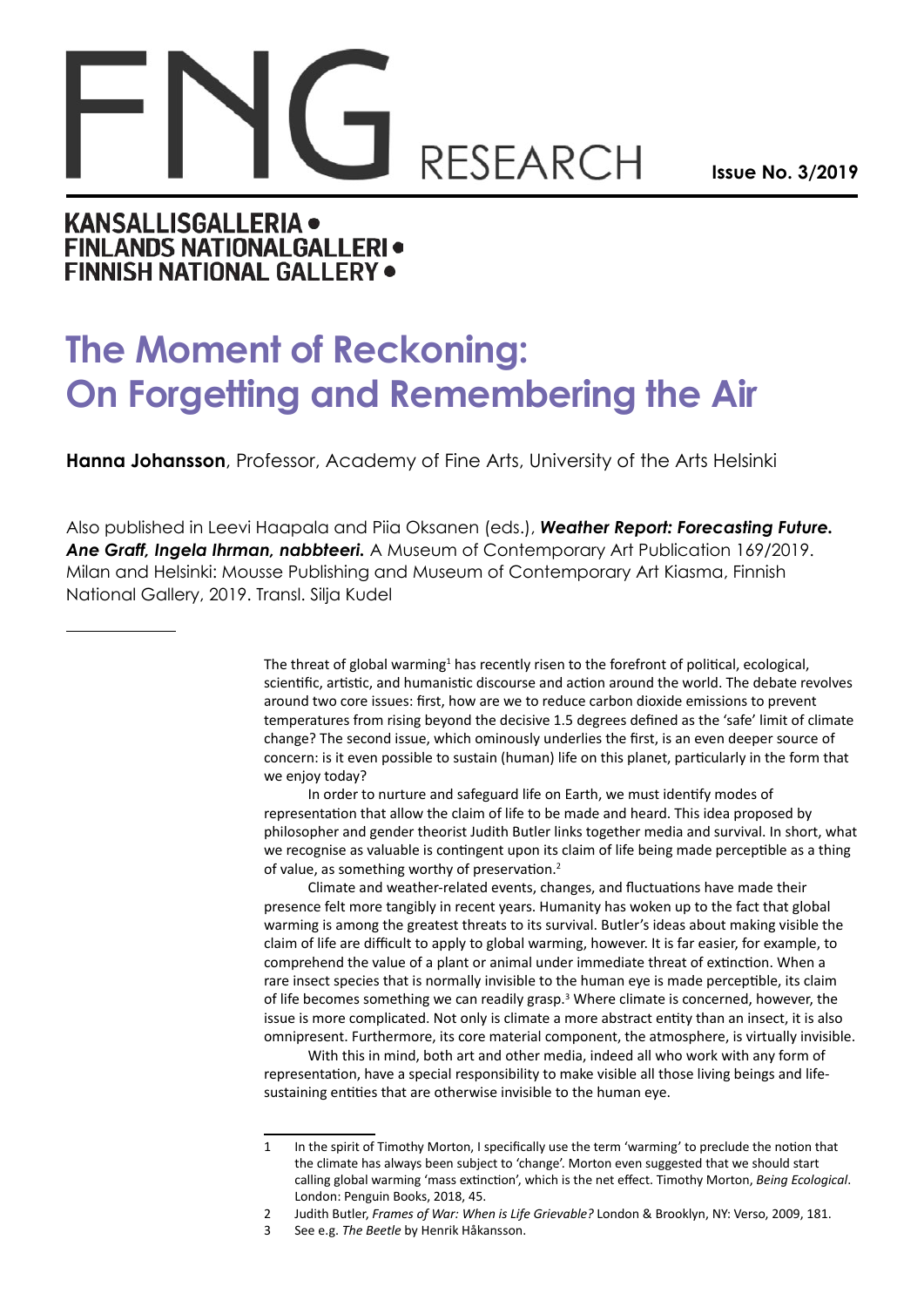*--- FNG Research Issue No. 3/2019. Publisher: Finnish National Gallery, Kaivokatu 2, FI-00100 Helsinki, FINLAND.* © All rights reserved by the author and the publisher. Originally published in **<https://research.fng.fi>** 



**The roof of the Nordic Pavilion in Venice, 2018** Photo: Finnish National Gallery / Pirje Mykkänen

If we consider the menace of global warming in relation to its representation, we find ourselves locked into patterns of the past: human history has defined the terms and limits of our experience, and thereby also our expectations of the future.

Life-sustaining representations are similarly tied to the past and to historical readings of reality that have shaped the present into what it is today. Recognising a valuable claim of life therefore necessitates negotiation between past experience, past horizons of possibility, and anticipation of future events. We must continually return and retrace our footprints in order to improve our ability to read and comprehend them.<sup>4</sup>

We may have gone astray in our construals of air, the key material agent of the climate. Humanity perhaps chose the wrong path by becoming enamoured with all that is solid, weighty and perceptible with the senses. What if, at the hypothetical 'beginning', we had looked more carefully at the things that are difficult to see, at everything that exists in a form that is not visible or tangible as a solid object or piece of matter? We would perhaps have been 'nurslings of the air', as once ventured by the early Romantic philosopher Johann Gottfried Herder.

Would our lot be different today had we learned to 'see' air from the very outset? Would society have taken a different path – would communities, economics, politics and art have evolved differently? Is the current ecological emergency the upshot of our having forgotten air, the element that makes the least noise about itself?

Humankind has yet to settle its score with the history of air. We are only just beginning deeply to analyse and deconstruct this relationship. This is the task and onus of 'our age'. Tackling global warming entails more than just pre-empting the future or creating new technology – it also necessitates a critical rethink of our habits of representation and a reinterpretation of the footprints of history.

<sup>4</sup> Eduardo Cavada, *Words of Light. Theses on the Photography of History*. New Jersey & Chichester: Princeton University Press, 1997.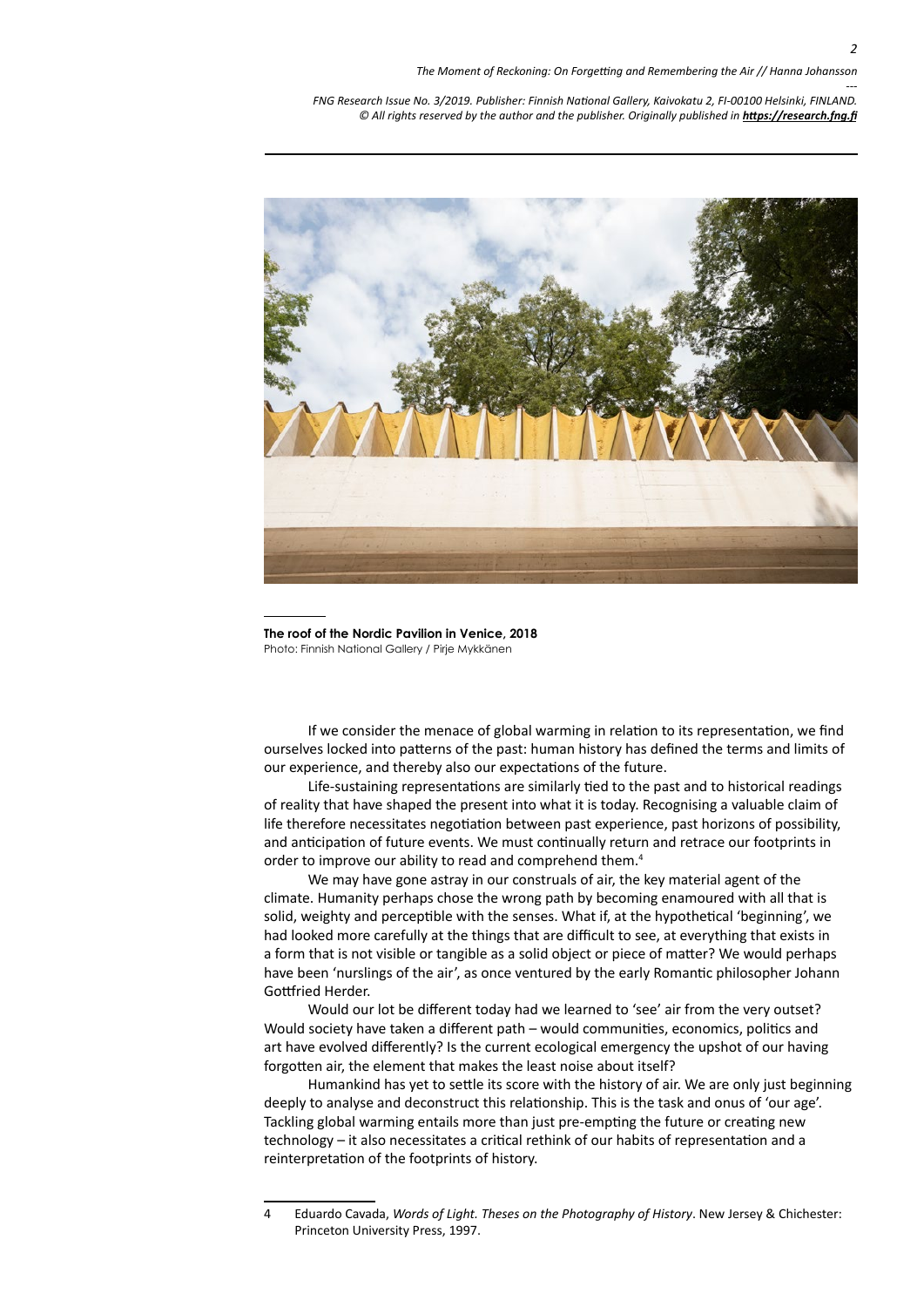*FNG Research Issue No. 3/2019. Publisher: Finnish National Gallery, Kaivokatu 2, FI-00100 Helsinki, FINLAND.* © All rights reserved by the author and the publisher. Originally published in **<https://research.fng.fi>** 

When, back in the early 1980s, the feminist philosopher Luce Irigaray wrote about 'the forgetting of air', she was not referring to global warming, but targeting her critique at the exclusion of women in metaphysics. She described how the western metaphysical tradition discounted and disregarded air, and focused instead on solid, weighty matter. 'The Being of man will be constituted on the basis of a forgetting: of the gift of this *from which* of which he is.'5

Irigaray nevertheless writes brilliantly on the subject of air. She describes it as an element of openness, expansiveness, buoyancy and light. She observes how it unites everything, transcending the world of forms and phenomena, yet nothing could exist without it. And, even after we recognise its indispensability as a fundamental condition both for seeing and for the existence of all life on this planet, it insists upon remaining virtually invisible.

For Irigaray, air is the origin and destination of all things, without itself demanding to be located anywhere. It is a platform or founding structure, but it cannot be a structure, for it is constantly moving yet simultaneously static, mobile and immobile at the same time. It cannot be construed as an integrated entity, for it exists everywhere as the vehicle and mediating agent that makes things perceptible, while very rarely making itself detectable. Irigaray compares air, the vehicle of life, to all things feminine, maternal and natural. Air is also a democratic element in that it unites all living beings through the act of inhalation.

The curious thing about air is that it almost never manifests itself as a presence. Thus, western philosophy (or at least Martin Heidegger, opines Irigaray) has construed air as a void, an absence, nothingness, for the philosopher is unable to come up against air as a 'being' or a 'thing'. But, because air moves freely, edgeless and unfettered, it takes nothing, but gives generously of itself to others. And, indeed, others take abundantly. Air is harnessed to perform a great variety of *enabling* functions.

The first of these relates to the exchange of oxygen and carbon dioxide; here, air performs the function of sustaining and carrying life. In culture and history, air has performed critical services for humanity, enabling various technical inventions such as coal, steam and fossil power. These inventions have in turn enabled the advanced lifestyle we enjoy in the modern world, leading to the advent of concepts such as the Anthropocene and fossil capitalism.

Physically, the word 'air' denotes the layers of gas that constitute the Earth's atmosphere. It is one of the four classical elements, but it materialises only fleetingly in the form of ever-shifting clouds, fog and smoke, or as light. Although it never truly assumes a material form, it penetrates everything so completely that no scientist is able to place his tools in between air and ordinary living creatures.<sup>6</sup> It seems paradoxical to think that, despite its immateriality, air is the most 'natural' thing in the world; it refuses to bow to the laws of economic exchange, and is a universally shared preserver of life on Earth.

Air can be described as something that transcends modern control, existing in a realm beyond culture. Not only is it impervious to historical and cultural change, it is also unaffected by human labour and production. Even so, or perhaps for this very reason, air has always had *metaphorical* power. 'A breath of fresh air' is a phrase describing an experience of natural aesthetic beauty or a joyful moment of spiritual refreshment.

It is surprising that the links between air and modern art theory and aesthetics have not been recognised to the extent they deserve until only recently, with theorists gradually waking up to the need for a critical evaluation of the history of air and the atmosphere.<sup>7</sup> This may be due to the language of philosophy, which couches its messages in metaphorical terms, or because we tend to dwell upon all that is heavy and solid rather than things weightless that elude our perception, as theorised by Irigaray.

*---*

<sup>5</sup> Luce Irigaray, *The Forgetting of Air in Martin Heidegger*. Transl. Mary Beth Mader. London: The Athlone Press, 1999 (1983), 30.

<sup>6</sup> The invention of the air pump is notable in this regard, for it enabled a momentary escape from the ubiquity of air. See Bruno Latour, *We Have Never Been Modern*. Transl. Catherine Porter. Cambridge, Massachusetts: Harvard University Press, 1993 (1991).

<sup>7</sup> Tobias Menely, 'Anthropocene Air.' *Minnesota Review*. Issue 83, 2014 (93–101); Gillen D'Arcy Wood, 'Constable, Clouds, Climate Change.' *The Wordsworth Circle* Vol. 38, 1–2/2007, 25–33.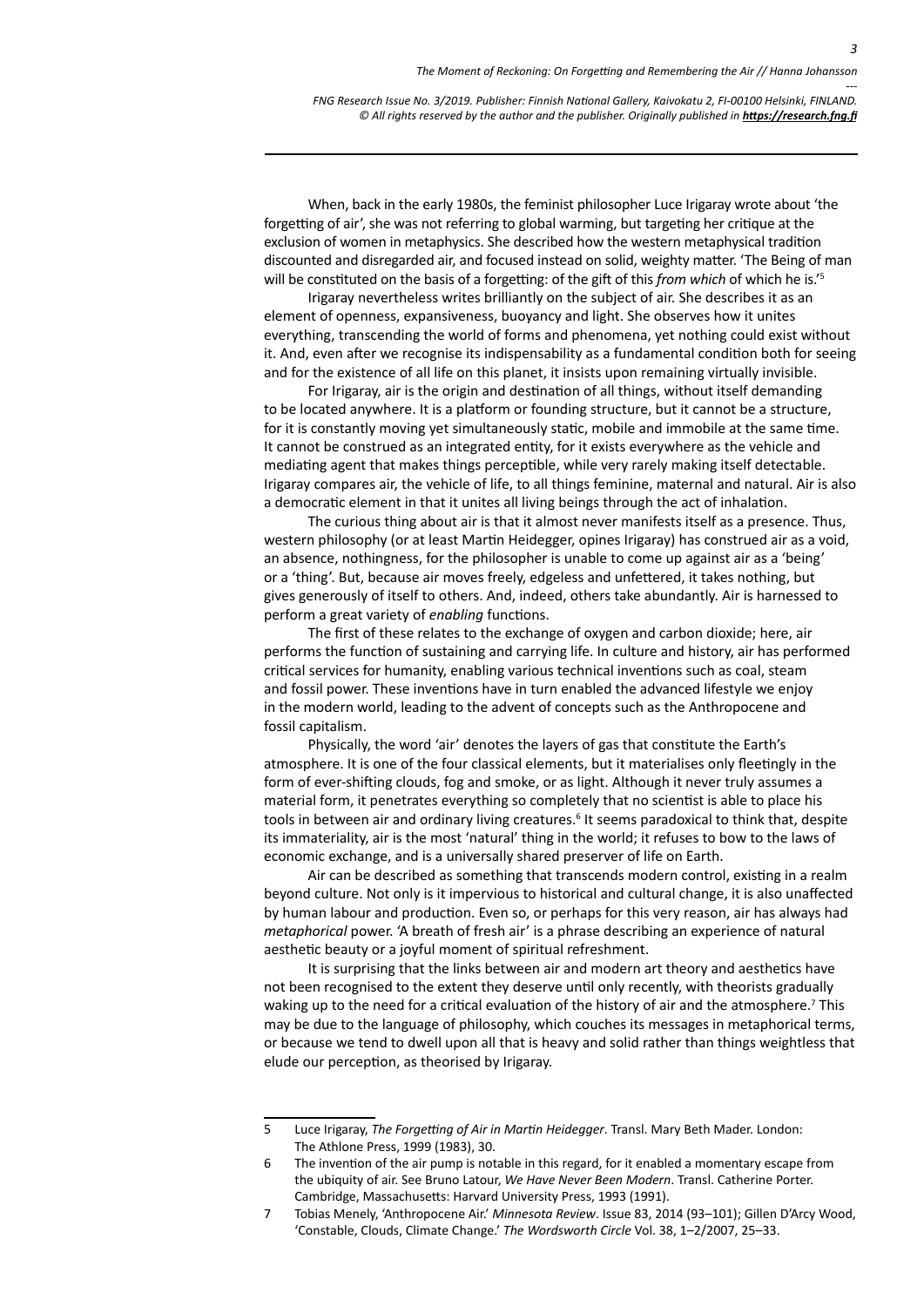*--- FNG Research Issue No. 3/2019. Publisher: Finnish National Gallery, Kaivokatu 2, FI-00100 Helsinki, FINLAND.* © All rights reserved by the author and the publisher. Originally published in **<https://research.fng.fi>** 



**Heli Rekula,** *Landscape no. 20 An Tiaracht***, 2002, media art, a screen capture from the DVD, 19min Finnish National Gallery / Museum of Contemporary Art Kiasma**

If air is a foundation-less foundation forgotten by metaphysics, it has certainly breathed life into modern art theory. The philosopher Walter Benjamin describes an *aura* as a tremor or sigh of nature, as something that we literally 'breathe'.<sup>8</sup> Benjamin's description chimes well with the original Greek and Latin meanings of 'aura' ('gentle breeze' or 'breath'), as he was referring not to a human-made artwork, but to objects of nature, evoking the Romantic trope of distance when encountering natural beauty. Even so, the aura can be seen as the special tremor that animates an artwork – a subtle emanation like a breath or breeze. The aura is something untouched by humans and culture; it might be the mark of time, or perhaps the touch of authenticity, where 'authenticity' implies something external that cannot be controlled, shaped, contained or grasped rationally.

In modern times, air has come to represent the opposite of everything that is oppressive, heavy and temporally bound: air is timeless, unchanging, invisible, infinite, difficult to control, a free agent that carries our every breath. In the book *Aesthetic Theory*, the philosopher Theodor Adorno writes that we are so immersed in an objectified world where everything is marked by human presence that it forces us to seek solace within nature, to step

<sup>8</sup> Walter Benjamin, *Das Kunstwerk im Zeitalter seiner technischen Reproduzierbarkeit*. Frankfurt/ Main Suhrkamp, 1962 (1936), 15. 'An einem Sommernachmittag ruhend einem Gebirgszug am Horizont oder einem Zweig folgen, der seinen Schatten, auf den Ruhenden wirft - das heißt die Aura dieser Berge, dieses Zweiges atmen.'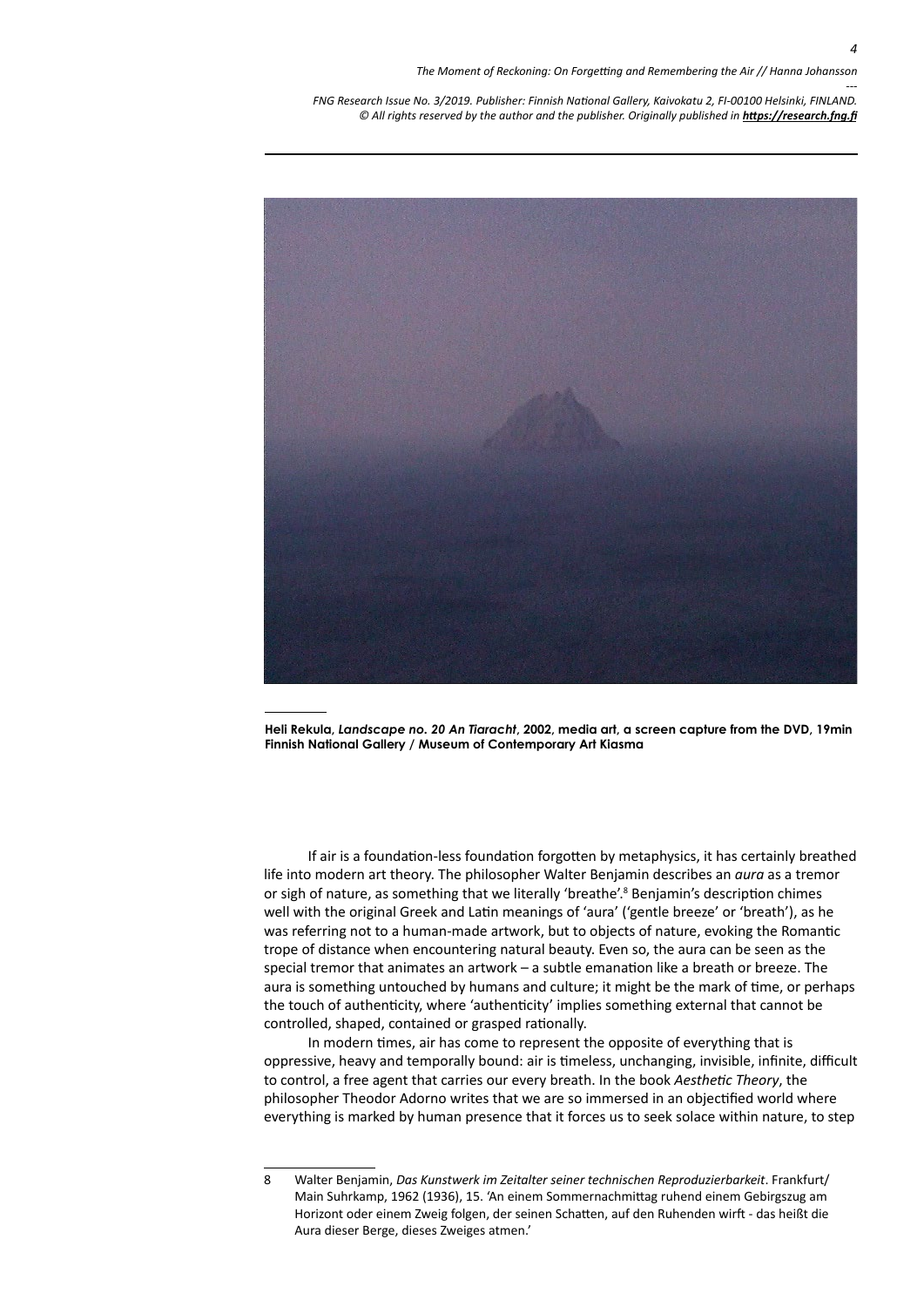*FNG Research Issue No. 3/2019. Publisher: Finnish National Gallery, Kaivokatu 2, FI-00100 Helsinki, FINLAND.* © All rights reserved by the author and the publisher. Originally published in **<https://research.fng.fi>** 

out in the open and inhale a breath of fresh air.<sup>9</sup> Nature is the redeeming, unchanging fount of freshness that exists beyond history and human civilization. Adorno writes: 'What appears untamed in nature and remote from history, belongs – polemically speaking – to a historical phase in which the social web is so densely woven that the living fear death by suffocation.'10 The modern individual is, in other words, compelled to flee the all-pervasive influence of human culture and step into the open air to escape asphyxiation.

In modern aesthetic theory, air is the untamed, calming and stabilising counterweight to the stormy vicissitudes of culture and history, for air rules the unfailing circadian rhythm and cycle of the seasons.

But, in its invisibility, elusiveness and ineffability, air has been something of a stumbling block as far as visual representation is concerned. Air is typically visualised as clouds, masses of vapour gathering in the sky or, as convincingly argued by the art historian Hubert Damisch, as disruptions of the linear order of perspective. A cloud is an uncontainable semiotic operator that interacts with linear perspective, wedging itself between the foreground and background, between sky and earth, between here and there. A cloud marks the border between representation and that which cannot be represented.<sup>11</sup>

The atmosphere thus appears to be construed as an allegory symbolising all that is untamed, external, and impervious to change. Air is infinitely flexible, a fluid metaphor, but difficult to grasp and even more difficult to control and, therefore, challenging. Air has posed a challenge not only for metaphysics and linear perspective, but it also presents conceptual complications for materialist readings of history. The literary scholar Tobias Menely traces the conceptual history of air, starting with the political thinker Thomas Hobbes, observing that in modern political, aesthetic and economic thought, air represents an ideal that transcends history and materiality. Menely notes that it even acquires fetish-like characteristics – being shapeless, veiled and invisible, it remains a mystery.<sup>12</sup>

These past conceptualisations of the atmosphere nevertheless fail to address the temporal specificity of 'our Anthropocene epoch' and the long-term, inescapable impacts of fossil capitalism. The French philosopher and sociologist Bruno Latour has often pointed out that already long ago, air ceased to be 'natural' and became political.<sup>13</sup> Citing the German philosopher Peter Sloterdijk, Latour illustrates the politicisation of air with a wartime anecdote describing First World War trench warfare in the Belgian town of Ypres, when new weaponry no longer sought merely to eradicate the enemy's body, but also to poison the air around it. 'If an enemy's body can no longer be liquidated with direct hits, then the attacker is forced to make his continued existence impossible by his direct immersion in an unliveable milieu for a sufficiently long period of time', writes Sloterdijk.14 Gas attacks marked the beginning of chemical warfare waged against ecologically interdependent vital functions, such as respiration, the central nervous system, temperature and radiation.

The First World War was not, however, the first time that humans had jeopardised their survival by polluting the atmosphere. The ancient Romans had already complained of the 'heavy heavens' caused by excessive wood-burning.15 Indeed the harmful atmospheric impacts of fossil combustion have been evident since early history. Medieval London was so dangerously polluted that Edward I outlawed the burning of sea coal in the city. His ban was ignored, just as numerous successive attempts to restrict coal-burning at various times in history have failed to rein in air pollution. Admittedly, recent regulation has achieved positive

*---*

<sup>9</sup> Theodor Adorno, *Aesthetic Theory*. London & New York: Continuum, 1997 (1970), 62–63.

<sup>10</sup> Theodor Adorno, *Aesthetic Theory*. London & New York: Continuum, 1997 (1970), 65.

<sup>11</sup> Hubert Damisch, *A Theory of Cloud. Toward a History of Painting*. Stanford: Stanford University Press, 2002 (1972), 199*.*

<sup>12</sup> Tobias Menely, 'Anthropocene Air.' *Minnesota Review*. Issue 83, 2014 (93–101).

<sup>13</sup> In actual fact, air became politicised as early as the 17th century, when the philosopher and scientist Robert Boyle invented the air pump. See Bruno Latour, *We Have Never Been Modern*. Transl. Catherine Porter. Cambridge, Mass.: Harvard University Press, 1993 (1991), 15–20.

<sup>14</sup> Peter Sloterdijk, *Terror from the Air*. Los Angeles, CA: Semiotext(e), 2007 (2002), 16.

<sup>15</sup> Mark Z. Jacobson, *Atmospheric Pollution: History, Science, and Regulation*. Cambridge, UK: Cambridge University Press, 2002, 82–83.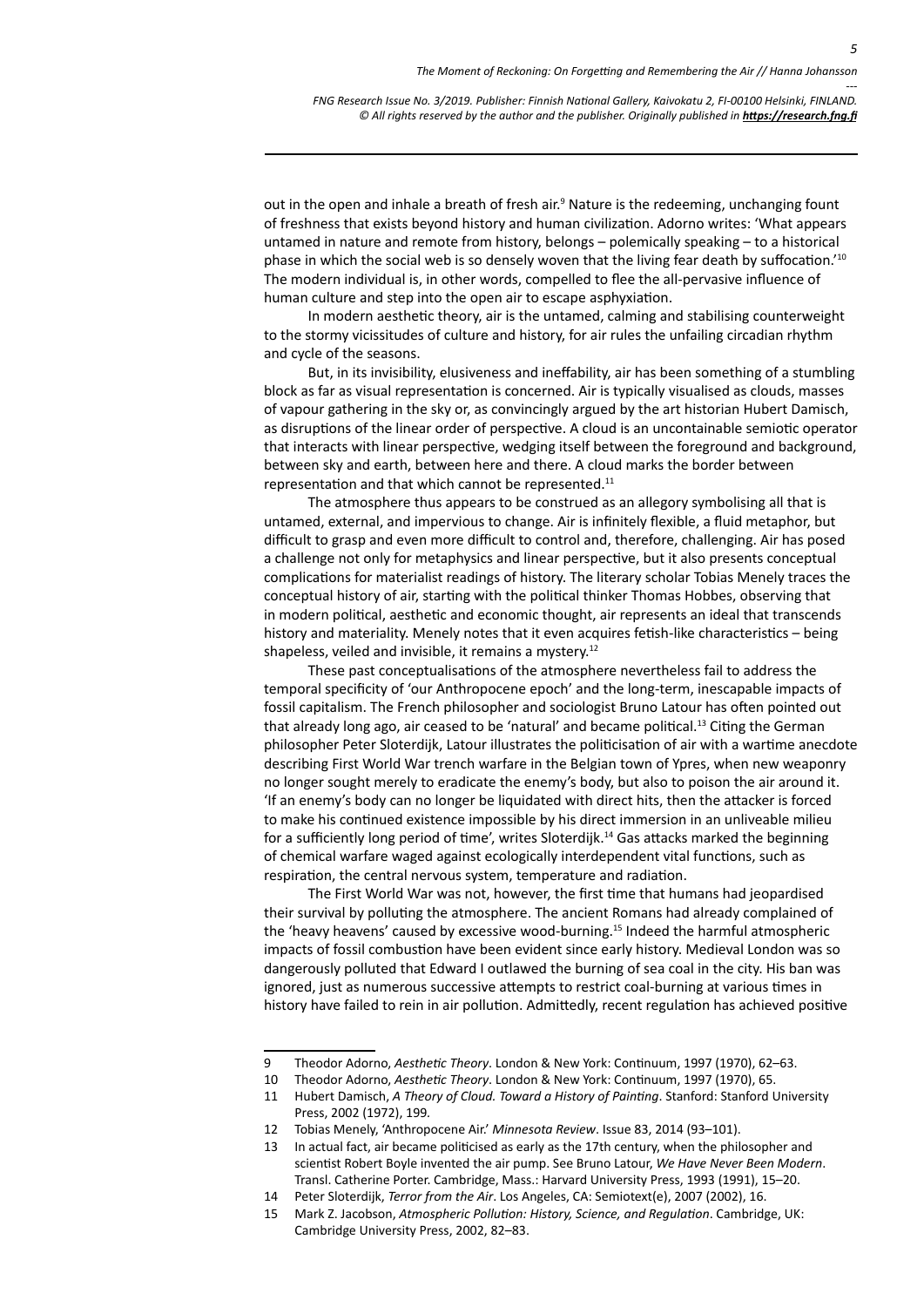*FNG Research Issue No. 3/2019. Publisher: Finnish National Gallery, Kaivokatu 2, FI-00100 Helsinki, FINLAND.* © All rights reserved by the author and the publisher. Originally published in **<https://research.fng.fi>** 

outcomes, the situation having ostensibly improved in many European and American cities where energy recapture and renewables are gradually replacing fossil fuels.

Coal-burning caused such widespread pollution in 19th-century Europe that a new word was coined around 1905 to describe its impact in Britain's cities: 'smog', a portmanteau of 'smoke' and 'fog'. London's 'pea-souper' was made famous by James McNeill Whistler and Claude Monet's paintings, in which the thick, foggy air created a special 'atmosphere' hanging over the city. The smog was portrayed not as something deadly and suffocating, but as an aesthetically evocative visual experience – only later was the pea-souper associated with air pollution.

The early British meteorologist Luke Howard concluded his 1830s lecture on *The Constitution and Properties of the Atmosphere* by describing 'the many uses of this aërial covering of our globe'. He draws attention to the respiration of humans and other aerobic living beings (plants and animals), and makes note of the air's influence on the landscape and various weather phenomena.<sup>16</sup> The weather was an object of keen observation, scientific study and enthusiastic portrayal by artists in the decade following the Battle of Waterloo, which witnessed a veritable 'meteorological moment' in British culture.

Despite the known, acknowledged, sensed and suffered problems associated with air pollution, people of the modern world still tend to regard air as life's backdrop rather than as an explicit condition of survival that should be nurtured and valued. When smog becomes visible, people assume that technology will come to the rescue or that the pollution will eventually drift away and vanish into the seemingly boundless atmosphere.

Today we are living our own 'meteorological moment'. We face a struggle to survive and preserve our very lives, as well as our ecological systems, natural scenery and culture.

When Irigaray wrote *Forgetting the Air*, she interpreted air principally as a feminine element. She addressed Heidegger and the heavy legacy of western metaphysics primarily in terms of gender exclusion. Back in the early 1980s, air was not the concrete, material thing that she later saw when in 2014, during the global warming era, she and philosopher Michael Marder co-authored an article describing urban air pollution as a crime against humanity.

The article, published in *The Guardian* (17 March 2014), is addressed directly to the reader. The polluted air that leaves a bitter aftertaste in big cities is no longer just a metaphor, allegory, symbol or semiotic marker. Today air is simply the physical substance upon which we all depend. Irigaray and Marder urge readers to learn to respect life by emulating the vegetal world, which silently pledges its loyalty to life, including the lives of others. Plants and forests not only produce oxygen, but even purify contaminated air in doing so. The philosophers call upon us to recognise our reciprocal relationship with plants and the need for us to learn to share and embrace our coexistence both with our fellow humans and vegetal life forms.<sup>17</sup>

Expanding on Irigaray and Marder, I would further contend that not only do we need to understand that clean, life-sustaining air is vanishing, but also the fact that air sustains everything that makes our lives worth living. What we are seeing today is that when air is artefactualised, it destroys all the things that modern culture traditionally associates with it: externality, boundlessness, freedom and joy in life. Perhaps this is why air has become visible in contemporary art in a wholly new way during the past decade. It has been made visible in photography and also presented in installations, whether as fog, coloured light, rain, particulate emissions, or in the form of a breeze.<sup>18</sup>

*---*

<sup>16</sup> Luke Howard, *Seven Lectures on Meteorology*. London: Harvey and Darton, 2009/1843 (1833), 20.

<sup>17</sup> Luce Irigaray and Michael Marder, 'Without clean air, we have nothing.' *The Guardian*, 17 March 2014.

<sup>18</sup> Examples of artworks that focus on air and the atmosphere or make air visible include the following: Heli Rekula, *Landscape n:o 20, An Tiaracht* (2002); Lauri Astala, *Gamelan* (2010); Antony Gormley, *Blind Light* (2007); Random International, *Rain Room* (2012); Olafur Eliasson, *The Weather Project* (2003–2004); *Your Blind Movement* (2010); *Fog Assembly* (2017); Ryan Gander, *I Need Some*  Meaning I Can Memorise (The Invisible Pull) (2012); Josefina Nelimarkka, Kairos<sup>2</sup> (2018).